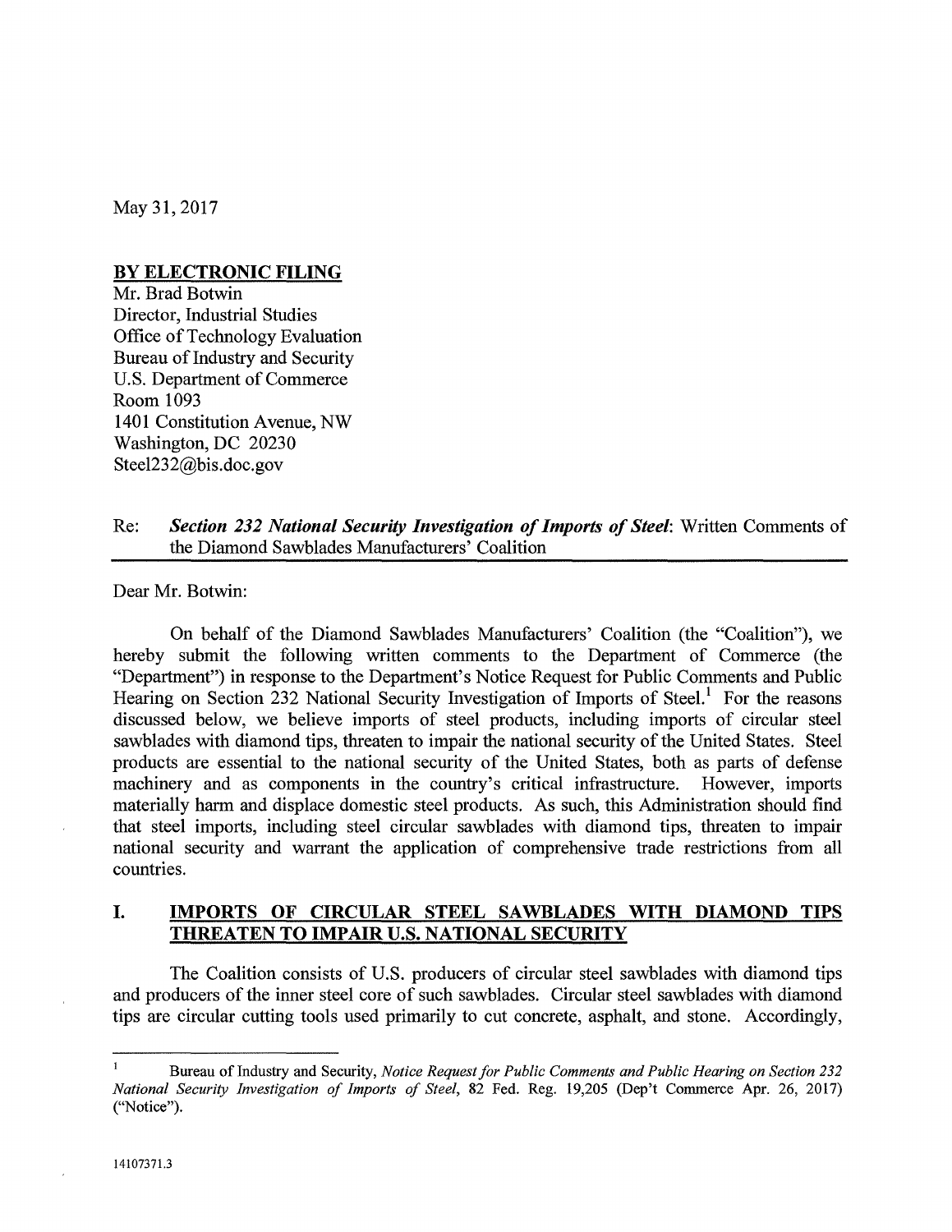these circular steel sawblades are essential in the construction of military bases, hospitals, highways, bridges, airports and many other critical infrastructure elements. These steel circular sawblades are comprised of two main components: a steel core and diamond segments. The core is a round piece of metal made of high-quality, treated, hardened alloy steel plate or sheet, to which segments are attached. The diamond segments are essentially baked blocks of a diamond/metallic bond matrix that can be welded or soldered to the core, or joined through a sintering process. A sawblade may contain multiple segments or a continuous rim of segments. Normally, the core and segments are usually made as separate pieces and then attached to create the final product. The following illustrates a finished steel circular sawblade with diamond tips:



Because circular steel sawblades with diamond tips are used in a variety of critical infrastructure applications, the displacement of domestic sawblades by imports is a threat to U.S. national security. Steel sawblades have numerous national security applications. Circular steel sawblades with diamond tips are used for cutting concrete, asphalt, masonry, and stone, and thus are essential in the construction of bridges, highways, airports, hospital, military bases and much more. Critically, steel circular sawblades with diamond tips are also used to groove roads, bridges, highways, and airport runway surfaces for antiskid purposes.

However, imports of steel circular sawblades with diamond tips from other countries have surged and continue to surge into the U.S. market and displace domestic sawblades. As a result, U.S. manufacturers like the members of the Coalition experience significant financial conditions and effects that hinder their ability to maintain capacity, production, profits, a skilled labor force, and to make investments to remain competitive in the market. Indeed, several U.S. producers of circular steel sawblades with diamond tips have been forced out of business over the past several years, further narrowing the U.S. supply base. Moreover, the harm that U.S. steel sawblade producers have suffered as a result of imports has been confirmed through antidumping proceedings on diamond sawblades and parts thereof from China and Korea.<sup>2</sup> But antidumping and countervailing duty remedies are not enough. Past and current relief under antidumping laws only cover specific countries and a narrow portion of steel sawblade products,

See Diamond Sawblades and Parts Thereof From the People's Republic of China and the Republic of *Korea,* 74 Fed. Reg. 57,125 (Dep't Commerce Nov. 4, 2009) (antidumping duty orders). 2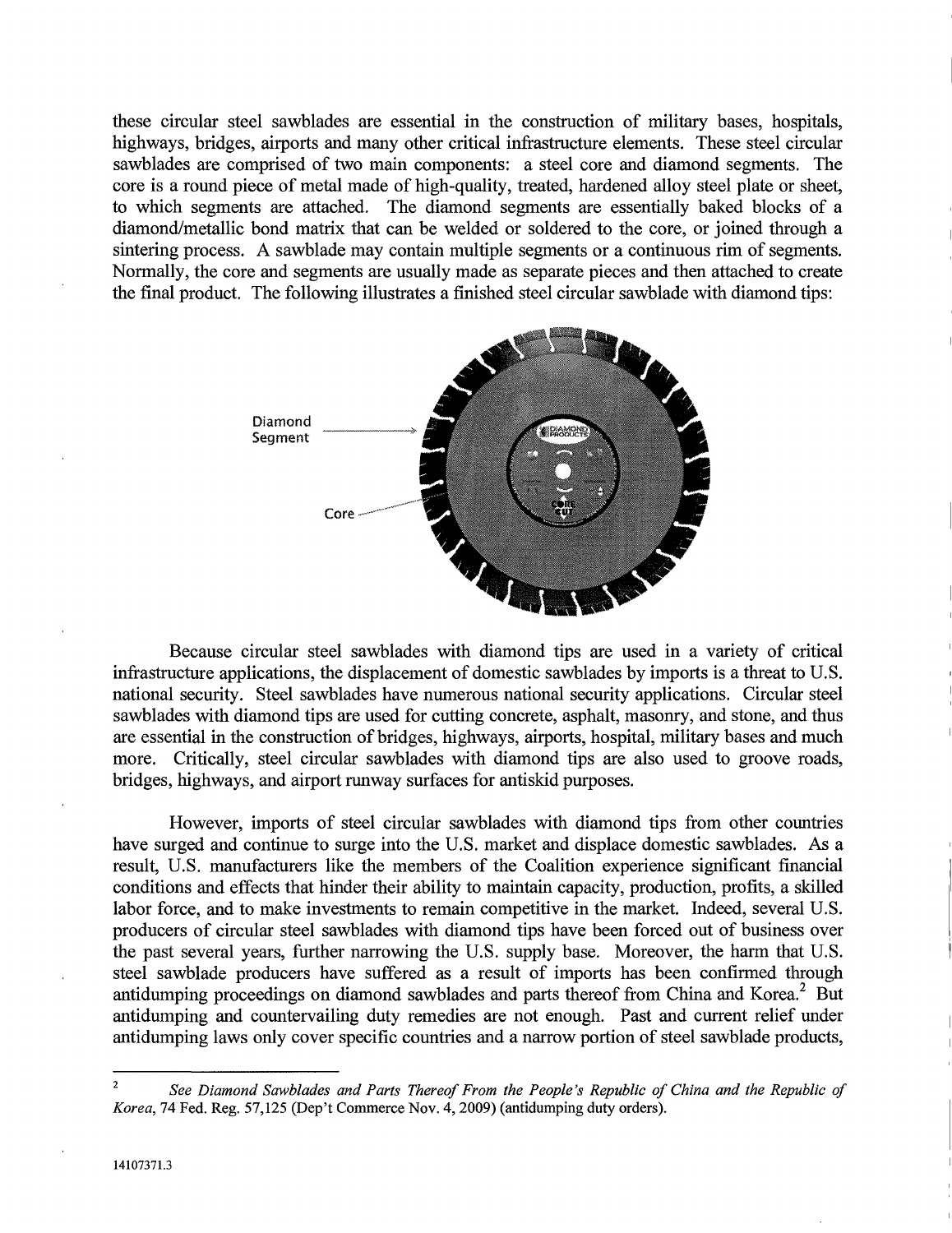leaving important components of domestic producers' sawblade production without protection from harmful imports. This in tum leaves national security vulnerable to being impaired by imports of sawblades and sawblade components from a wide range of sources. For these reasons, the Coalition urges the Department to find that steel imports, including steel circular sawblades with diamond tips, are threatening to impair the national security, and that an adjustment of these imports is necessary to prevent them from impairing U.S. national security.

#### **II. NATIONAL SECURITY SHOULD BE BROADLY DEFINED**

Under Section 232 of the Trade Expansion Act of 1962 (19 U.S.C. § 1862), the Department examines whether imports of an article threaten to impair national security.<sup>3</sup> If the Department finds that an article is "being imported into the United States in such quantities or under such circumstances as to threaten to impair the national security," the President of the United States must determine whether he agrees with the finding and, if so, must determine "the nature and duration of the action that, in the judgment of the President, must be taken to adjust the imports of the article and its derivatives so that such imports will not threaten to impair the national security."<sup>4</sup> Importantly, Section 232 contemplates a broad definition of "national" Importantly, Section 232 contemplates a broad definition of "national security." For example, the statute provides that threats to national security are tied to threats to the "economic welfare" of the United States and of individual domestic industries.' In the past, the Department has stated that threats to national security include threats to industries "critical to the minimum operations of the economy and government,"<sup>6</sup> and those industries and resources "needed to produce domestically goods and services necessary to ensure U.S. national security."

In the Department's current assessment of whether steel imports threaten to impair the national security, the agency should define "national security" broadly to include steel products including steel circular sawblades with diamond tips that are critical to the country's infrastructure. As Secretary Wilbur Ross, Jr. stated recently, "steel is an important factor in our infrastructure as it relates to national defense..."<sup>8</sup> Steel sawblades groove the roads and surfaces that both defense and commercial vehicles use. Steel circular diamond sawblades with diamond tips are essential in the construction, repair, and destruction of critical infrastructure, including bridges, highways, airports, hospitals and military bases. As such, sawblade imports, which displace the domestic product, distress the state of the national security. Roads, bridges, highways, and airport runway surfaces are "critical to the minimum operations of the economy and government" and vital to support the production of "domestically goods and services necessary to ensure U.S. national security."<sup>9</sup> If such sawblade imports are allowed to continue displacing the domestic sawblades used for roads, bridges, highways, and airport runway

Notice, 82 Fed. Reg. at 19,205. 4

<sup>19</sup> U.S.C. § 1862(c)(I)(A).

<sup>19</sup> U.S.C. § 1862(d). 5

U.S. Department of Commerce, *The Effect of Imports of Iron Ore and Semi-Finished Steel on the National Security* (2001) ("Iron Ore and Semi-Finished Steel Report") at 5. 6

*<sup>7</sup>See* U Iron Ore and Semi-Finished Steel at 7; U.S. Department of Commerce, *The Effect of Imports of Gears and Gearing Products on the National Security (1992).* 

<sup>8</sup>*See* The White House, Office of the Press Secretary, *Press Briefing by Secretary of Commerce Wilbur Ross on the Memorandum Regarding the Investigation Pursuant to Section 232(B) of the Trade Expansion Act* (Apr. 20, 2017), available at https://www.whitehouse.gov/the-press-office/2017/04/20/press-briefing-secretary-commercewilbur-ross-memorandum-regarding (last accessed May 25, 2017).

*See Iron Ore and Semi-Finished Steel Report at 5, 7.*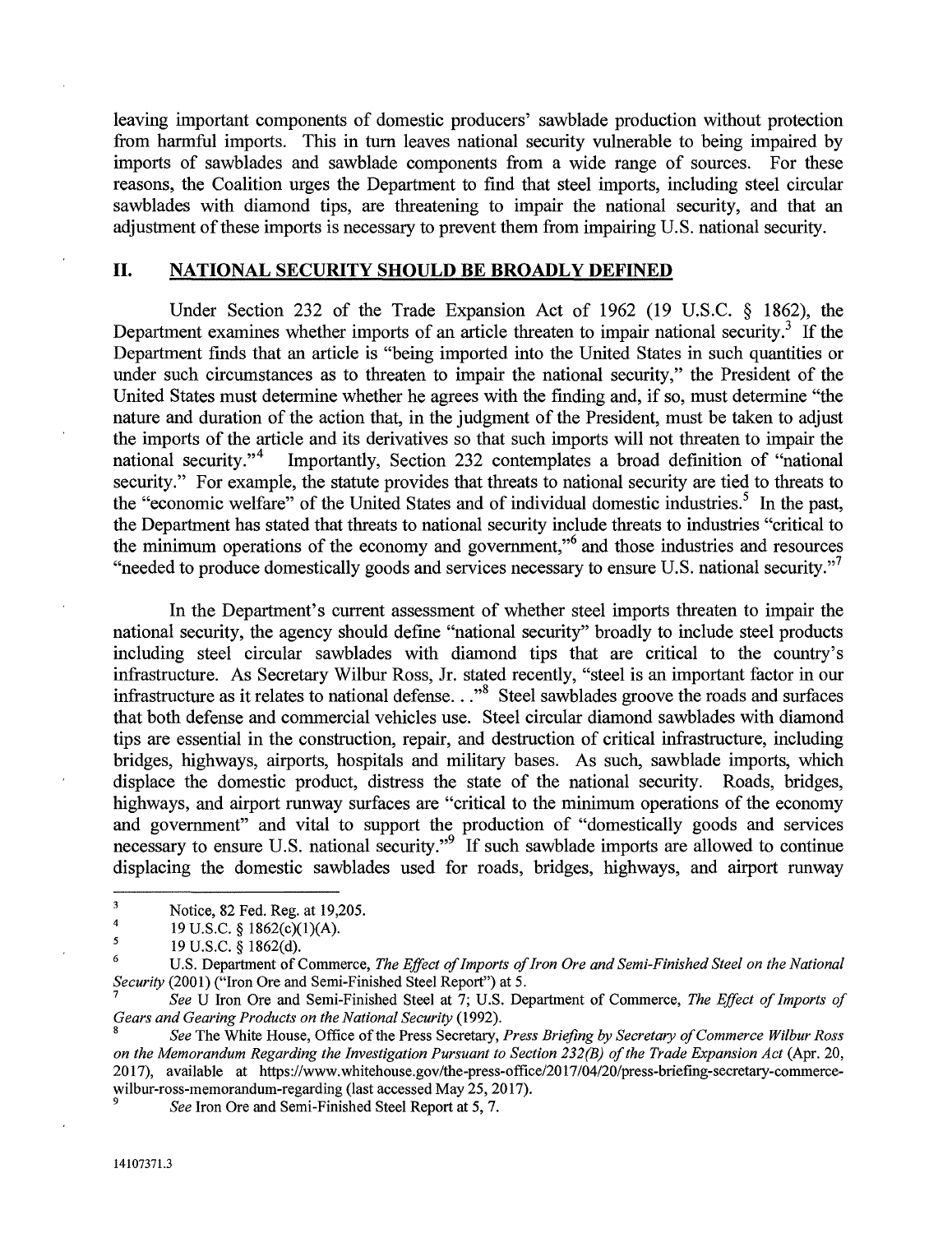surfaces, critical components of the country's infrastructure, and therefore national security, will be affected. Accordingly, the Department in this investigation should define "national security" broadly, and determine that steel imports threaten U.S. national security by displacing domestic steel sawblades used to cut harsh surfaces including roads, bridges, highways, airport runways, and other surfaces.

# **III. STEEL IMPORTS SHOULD ENCOMPASS CIRCULAR STEEL SAWBLADES WITH DIAMOND TIPS AND RELATED COMPONENTS**

Pursuant to Section 232, if imports of an article are found to threaten to impair national security, the President takes action "to adjust the imports of the article and its derivatives so that such imports will not threaten to impair the national security. $v^{10}$  Moreover, Secretary Ross recently stated that action against imports under Section 232 contemplates a broad definition of the product at issue.<sup>11</sup> In assessing the threat that steel imports pose to national security, the Department should not only include raw steel, but expressly extend the scope of steel imports to include circular steel sawblades with diamond tips, and components of these products.

In particular, relief for steel sawblades under this investigation should include all finished circular sawblades - whether slotted or not, with a working part that is comprised of a diamond segment or segments, and parts thereof, regardless of specification or size and semi-finished sawblades, including sawblade cores and sawblade segments.

Similarly, relief should include steel drills with diamond tips, which are also called diamond core bits *(picture below);* and semi-finished core bits, which are also called tubes. These steel drills with diamond segments are equally necessary in concrete construction, including construction of hospitals, bridges, airports and similar structures.



<sup>&</sup>lt;sup>10</sup> See 19 U.S.C. § 1862(c)(1)(A) (emphasis added).<br><sup>11</sup> Prass Priofing by Sequetary of Commana Wilbu

<sup>11</sup>*Press Briefing by Secretary of Commerce Wilbur Ross on the Memorandum Regarding the Investigation Pursuant to Section 232(B) of the Trade Expansion Act.*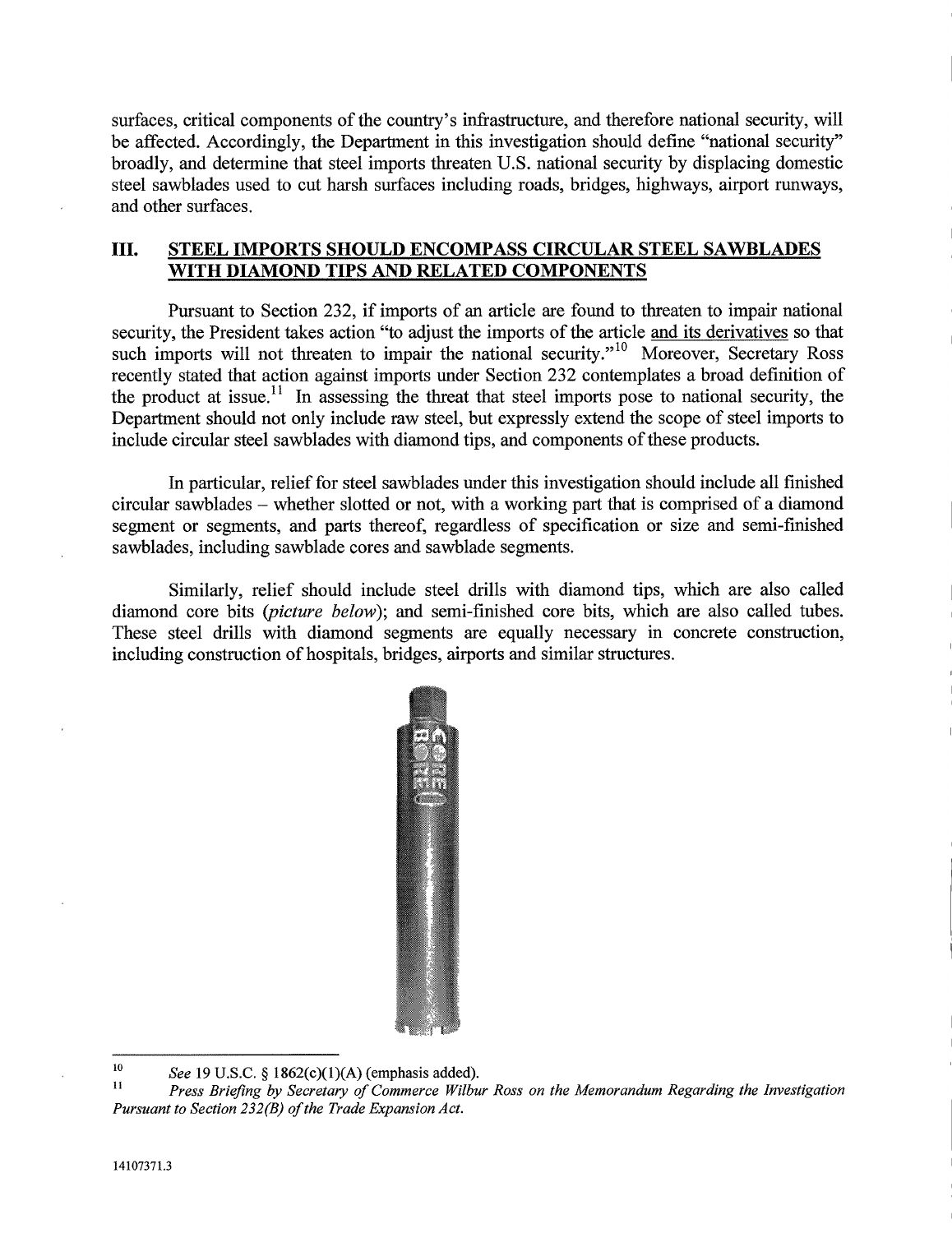Because these products are essentially derivatives of raw steel, and imports are negatively affecting their ability to be used in critical infrastructure applications, the Department should include steel sawblades as part of its investigation and its recommendations for import restrictions. The Department's response to the national security threat caused by steel imports must take into account the threat caused by imported sawblades.

### **IV. EXISTING ADICVD ORDERS CONFIRM INJURY CAUSED BY IMPORTS BUT ADDITIONAL RELIEF IS NEEDED TO PROTECT U.S. NATIONAL SECURITY**

Imports of circular steel sawblades with diamond tips, and related components, are threatening to impair national security by displacing the domestic sawblade industry. As indicated above, the injury these imports cause the domestic industry has been confirmed by past and existing antidumping duty orders on diamond sawblade imports. Specifically, although the order on Korean products was rescinded in 2011, the Department issued antidumping orders in 2009 against diamond sawblades from China and Korea.<sup>12</sup> These orders imposed significant dumping margins ranging from 6.43 to 26.55 percent on Korean imports, and from 2.82 to 164.09 percent on Chinese imports.<sup>13</sup> These orders confirm that imports cause U.S. sawblade producers significant injury. At the same time, additional relief from sawblade imports is necessary for the protection of U.S. national security.

Despite the existence of more than 150 antidumping and countervailing duty orders on steel products, and as the President correctly stated in his April 20, 2017 Presidential Memorandum for the Secretary of Commerce, these orders "have not substantially alleviated the negative effects that unfairly traded imports have had on the United States steel industry."<sup>14</sup> As Secretary Ross recently observed, a need for additional relief exists because antidumping and countervailing orders are "very, very limited in nature to a very, very specific product from a very, very specific country."<sup>15</sup> Steel imports have regularly found ways to evade these orders and created "a fairly porous system" for trade remedies in the United States.<sup>16</sup> Indeed, there is a long and extremely well-documented history of attempted circumvention as to the antidumping order against circular steel sawblades with diamond segments from China. And Chinese importers have gone as far as to openly state that they are just "not affected by the anti-dumping" and are willing to transship steel sawblades through third countries.<sup>17</sup> Given that the harmful

<sup>&</sup>lt;sup>12</sup> See Diamond Sawblades and Parts Thereof From the People's Republic of China and the Republic of *Korea,* 74 Fed. Reg. 57,125 (Dep't Commerce Nov. 4, 2009) (antidumping duty orders).

*<sup>13</sup>See id.,* 74 Fed. Reg. at 57,146-47.

<sup>14</sup>The White House, Office of the Press Secretary, *Presidential Memorandumfor the Secretary of Commerce*  (Apr. 20, 2017), available at https://www.whitehouse.gov/the-press-office/2017/04/20/presidential-memorandumsecretary-commerce (last visited May 25, 2017).

*<sup>15</sup>Press Briefing by Secretary of Commerce Wilbur Ross on the Memorandum Regarding the Investigation Pursuant to Section 232(B) of the Trade Expansion Act.* 

*<sup>16</sup>Press Briefing by Secretary of Commerce Wilbur Ross on the Memorandum Regarding the Investigation Pursuant to Section 232(B) of the Trade Expansion Act.* 

*<sup>17</sup>See, e.g.,* Staff Report, *Duty Evasion: Harming US Industry and American Workers,* Prepared for Senator Ron Wyden (Nov. 8, 2010), available at https://www.wyden.senate.gov/download/?id=AB312B37-D16B-495C-AI03-CI887AFB37AF&download=1 (last visited May 31, 2017).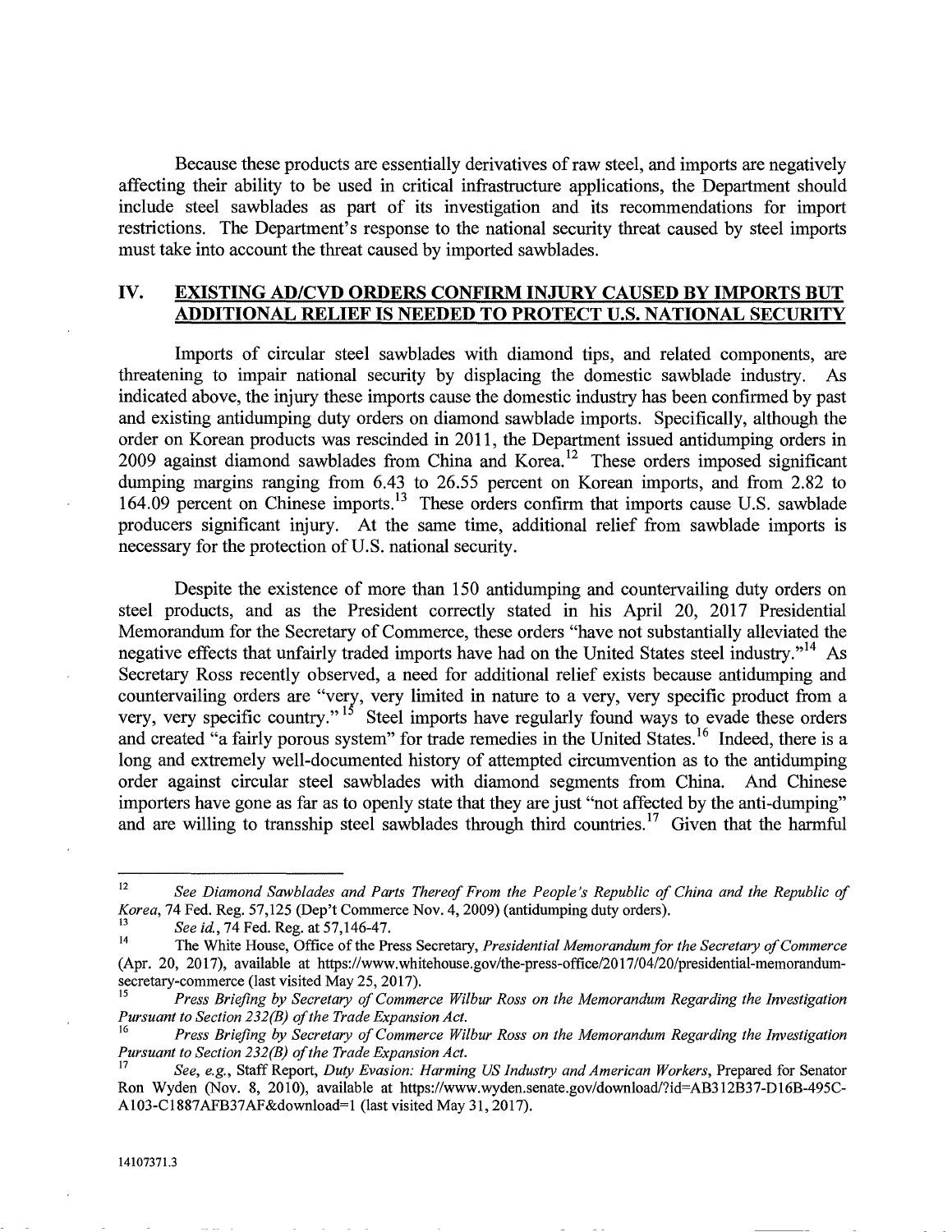infiltration of steel sawblade imports poses a threat to the national security of the United States, the Department must address it under this investigation.

# **V. RELIEF SHOULD BE DEFINED BROADLY**

The Coalition respectfully submits that Commerce should find that imported steel, including circular steel sawblades with diamond tips and their related components, threaten to impair the national security. As a result, Commerce should recommend aggressive action against imports, such as a comprehensive tariff or quota system. Notably, comprehensive measures that cover steel sawblades are facilitated by the fact that sawblades and their components have unique HTSUS numbers. Specifically, circular steel sawblades with diamond tips have their own HTS number of **8202.39.0010.** Similarly, the steel core for a circular steel sawblade with diamond tips has its own HTS number of 8202.39.0040.

Moreover, the need for a comprehensive solution is highlighted by the history of injury that U.S. steel sawblade producers have suffered due to imports. As indicated above, there is a long history of attempted circumvention, as to the antidumping order on Chinese diamond sawblades. Chinese importers in particular openly admit through electronic correspondence that they transship steel sawblades through other countries and misreport the value of their shipments such that current antidumping relief has virtually no effect on their business. In addition, official import statistics indicate that as imports from one country decrease following the imposition of trade relief, imports from another increase proportionally. While Chinese imports of diamond sawblades decreased as a result of the antidumping order, imports from other countries have increased significantly. As such, the Administration must include steel sawblades under the relief it recommends on imports of steel products in this investigation, and enact broadly-defined relief to the steel and steel sawblade industries.

#### **VI. CONCLUSION**

In sum, the Department should determine that steel imports, including circular steel sawblades with diamond tips (and related steel drills with diamond segments), threaten to impair U.S. national security. As such, the agency should urge the President to take comprehensive action to adjust imports of all steel products, including steel circular sawblades with diamond tips (HTS8202.39.0010), steel circular cores (HTS 8202.39.0040), and related products from all countries.